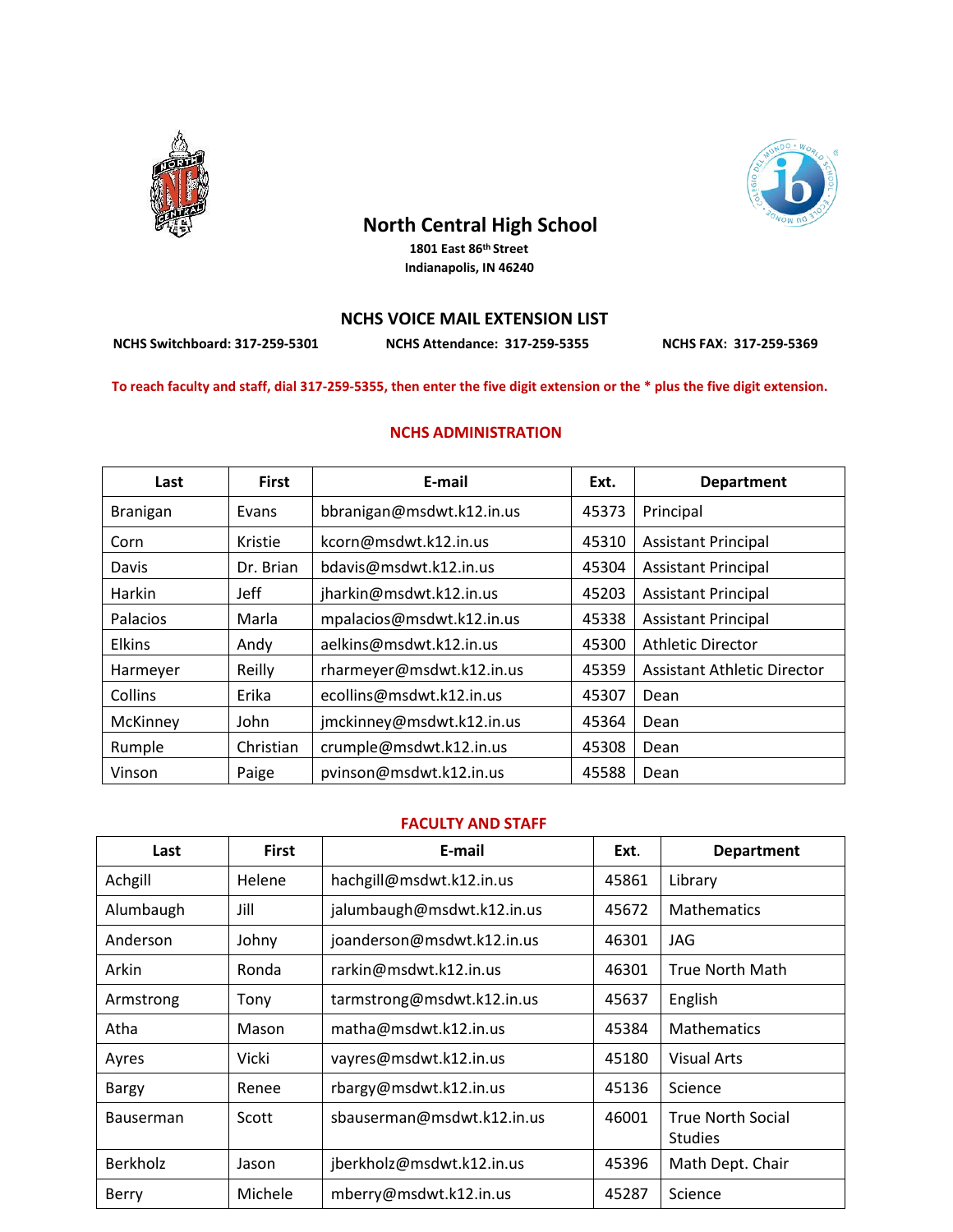| Borkowski        | Mary Beth     | mborkowski@msdwt.k12.in.us     | 45643 | English                    |
|------------------|---------------|--------------------------------|-------|----------------------------|
| <b>Brinkman</b>  | Andrew        | abrinkman@msdwt.k12.in.us      | 45792 | Performing Arts            |
| <b>Brinkman</b>  | Keri          | kbrinkman@msdwt.k12.in.us      | 45108 | <b>Special Education</b>   |
| <b>Briscoe</b>   | Kirk          | kbriscoe@msdwt.k12.in.us       | 46007 | <b>True North</b>          |
| <b>Broderick</b> | William       | wbroderick@msdwt.k12.in.us     | 45615 | <b>Social Studies</b>      |
| Brown            | Mark          | mbrown@msdwt.k12.in.us         | 46003 | <b>Social Studies</b>      |
| <b>Brown</b>     | Robert        | rbrown@msdwt.k12.in.us         | 45580 | English                    |
| Brown            | Thomas        | tbrown@msdwt.k12.in.us         | 22132 | <b>JROTC</b>               |
| <b>Bruemmer</b>  | <b>Brandi</b> | bbruemmer@msdwt.k12.in.us      | 45316 | <b>Office Personnel</b>    |
| <b>Brunette</b>  | Dan           | dbrunette@msdwt.k12.in.us      | 45606 | <b>Social Studies</b>      |
| <b>Burlock</b>   | Sylvia        | sburlock@msdwt.k12.in.us       | 45697 | English                    |
| <b>Butts</b>     | Dane          | dbutts@msdwt.k12.in.us         | 45653 | ENL                        |
| Calix            | Marilyn       | mcalix@msdwt.k12.in.us         | 45650 | <b>Testing Room</b>        |
| Callan           | Clayton       | ccallan@msdwt.k12.in.us        | 45344 | Mathematics                |
| Carlson          | Kim           | kcarlson@msdwt.k12.in.us       | 45244 | English                    |
| Casey            | Megan         | mcasey@msdwt.k12.in.us         | 45631 | World Language             |
| Castillo         | Erin          | ecastillo@msdwt.k12.in.us      | 45678 | Mathematics                |
| Chobany          | Julie         | jchobany@msdwt.k12.in.us       | 45135 | Speech Therapist           |
| Click            | Joyce         | jclick@msdwt.k12.in.us         | 45794 | Performing Arts            |
| Clutinger        | Adam          | aclutinger@msdwt.k12.in.us     | 45240 | Performing Arts            |
| Cluver           | Kathleen      | kcluver@msdwt.k12.in.us        | 45248 | Mathematics                |
| Collins          | Graham        | gcollins@msdwt.k12.in.us       | 45540 | World Language             |
| Collins-Bowens   | Tiffany       | tcollinsbowens@msdwt.k12.in.us | 22132 | <b>JROTC</b>               |
| Cooper           | Joshua        | jcooper@msdwt.k12.in.us        | 45603 | <b>Social Studies</b>      |
| Corn             | Jeremy        | jcorn@msdwt.k12.in.us          | 45313 | Counselor                  |
| Cotton           | Denise        | dcotton@msdwt.k12.in.us        | 45283 | Science                    |
| Covington        | Tonia         | tcovington@msdwt.k12.in.us     | 77281 | <b>School Psychologist</b> |
| Craig            | Annie         | acraig@msdwt.k12.in.us         | 45602 | <b>Social Studies</b>      |
| Crear            | Peggy         | pcrear@msdwt.k12.in.us         | 45343 | Bookstore                  |
| Darbro           | Steve         | sdarbro@msdwt.k12.in.us        | 45876 | Technology                 |
| Davis            | Sarah         | sdavis@msdwt.k12.in.us         | 45388 | <b>Health Center</b>       |
| Denning          | Rachel        | rdenning@msdwt.k12.in.us       | 45669 | Mathematics                |
| Dennis           | <b>Brandi</b> | bdennis@msdwt.k12.in.us        | 45687 | Science                    |
| Diatta           | Habib         | hdiatta@msdwt.k12.in.us        | 45520 | World Language             |
| Dickerson        | Eston         | edickerson@msdwt.k12.in.us     | 45599 | <b>Social Studies</b>      |
| Dickerson        | Kim           | kdickerson@msdwt.k12.in.us     | 45337 | <b>Counseling Director</b> |
| Dinwiddie        | Will          | wdinwiddie@msdwt.k12.in.us     | 45207 | <b>Special Education</b>   |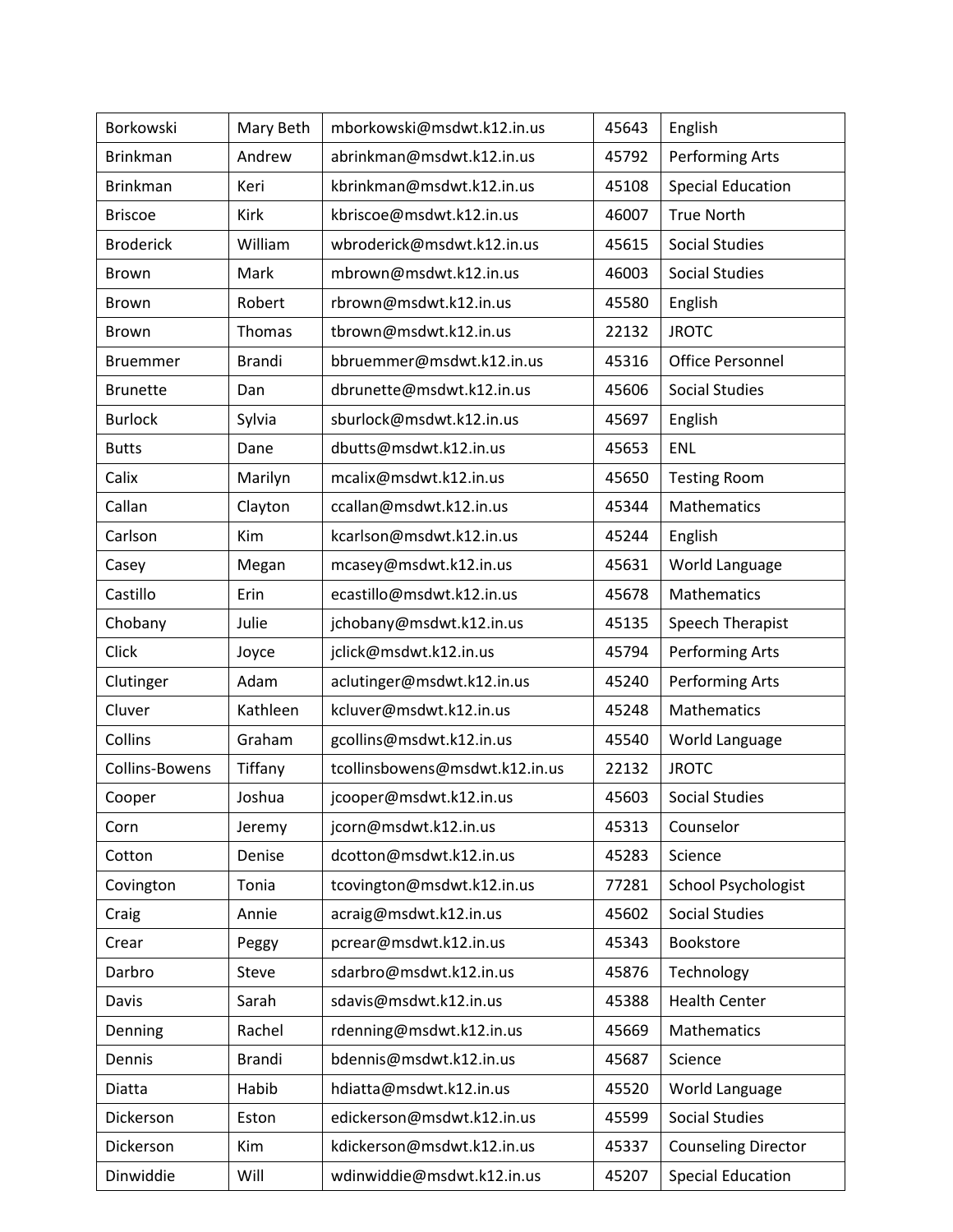| Dobie         | Natalie       | ndobie@msdwt.k12.in.us        | 45346 | <b>Office Personnel</b>      |
|---------------|---------------|-------------------------------|-------|------------------------------|
| Dodd          | Carrie        | cdodd@msdwt.k12.in.us         | 44018 | <b>JEL</b>                   |
| Donovan       | Cheryle       | cdonovan@msdwt.k12.in.us      | 45320 | <b>Office Personnel</b>      |
| Dwyer         | Michael       | mdwyer@msdwt.k12.in.us        | 45538 | World Language               |
| Edmond        | Kiaundra      | kedmond@msdwt.k12.in.us       | 45191 | Art                          |
| Eichenberger  | Janet         | jeichenberger@msdwt.k12.in.us | 45704 | ENL                          |
| Elliott       | Kelley        | kelliott@msdwt.k12.in.us      | 45362 | ENL                          |
| Fislar        | Cathy         | cfislar@msdwt.k12.in.us       | 45322 | <b>Office Personnel</b>      |
| Fleming       | Michelle      | mfleming@msdwt.k12.in.us      | 45332 | Counselor                    |
| <b>Flucas</b> | Sherman       | sflucas@msdwt.k12.in.us       | 45125 | <b>Student Support</b>       |
| Flynn         | Kathryn       | kflynn@msdwt.k12.in.us        | 45103 | <b>Special Education</b>     |
| Fowler        | Shannon       | sfowler@msdwt.k12.in.us       | 45341 | <b>WBLC</b>                  |
| Fox           | Cregg         | cfox@msdwt.k12.in.us          | 45147 | Maintenance                  |
| Franklin      | <b>Silas</b>  | sifranklin@msdwt.k12.in.us    | 45873 | Technology                   |
| Freeman       | Benjamin      | bfreeman@msdwt.k12.in.us      | 45805 | <b>Special Education</b>     |
| Freeman       | Hillary       | hfreeman@msdwt.k12.in.us      | 45808 | <b>Special Education</b>     |
| Friar         | Suzette       | sfriar@msdwt.k12.in.us        | 45577 | English                      |
| Frucci        | Michael       | mfrucci@msdwt.k12.in.us       | 45181 | <b>Visual Arts</b>           |
| Funk          | <b>Brian</b>  | bfunk@msdwt.k12.in.us         | 44010 | <b>JEL</b>                   |
| Gamble        | Tina          | tgamble@msdwt.k12.in.us       | 45311 | <b>Office Personnel</b>      |
| Gant          | Kevin         | kgant@msdwt.k12.in.us         | 45234 | Athletics                    |
| Gates         | Magdalene     | mgates@msdwt.k12.in.us        | 45334 | Counselor                    |
| Gaudreau      | Peter         | pgaudreau@msdwt.k12.in.us     | 45284 | Science                      |
| Gawdzik       | Michael       | mgawdzik@msdwt.k12.in.us      | 45585 | English                      |
| Gayda         | Tom           | tgayda@msdwt.k12.in.us        | 45635 | English                      |
| Geile         | Robert        | rgeile@msdwt.k12.in.us        | 45272 | Mathematics                  |
| Giordano      | Joe           | jogiordano@msdwt.k12.in.us    | 45269 | Mathematics                  |
| Girton        | Cecily        | cgirton@msdwt.k12.in.us       | 45547 | English                      |
| Girton        | Jolianne      | jgirton@msdwt.k12.in.us       | 45327 | Counselor                    |
| Glover        | <b>Brooke</b> | beglover@msdwt.k12.in.us      | 45321 | <b>Office Personnel</b>      |
| Gosch         | Kimberly      | kgosch@msdwt.k12.in.us        | 45530 | Mathematics                  |
| Granlund      | Rick          | rgranlund@msdwt.k12.in.us     | 45383 | Performing Arts Dept.<br>Chr |
| Grays         | Darrien       | dgrays@msdwt.k12.in.us        | 45612 | <b>Social Studies</b>        |
| Greene        | Patrice       | pgreene@msdwt.k12.in.us       | 45830 | <b>Special Education</b>     |
| Groote        | Pam           | pgroote@msdwt.k12.in.us       | 45836 | Registrar                    |
| Groote        | Sarah         | sgroote@msdwt.k12.in.us       | 45322 | Office Personnel             |
| Gropp         | <b>Brian</b>  | bgropp@msdwt.k12.in.us        | 45296 | Science                      |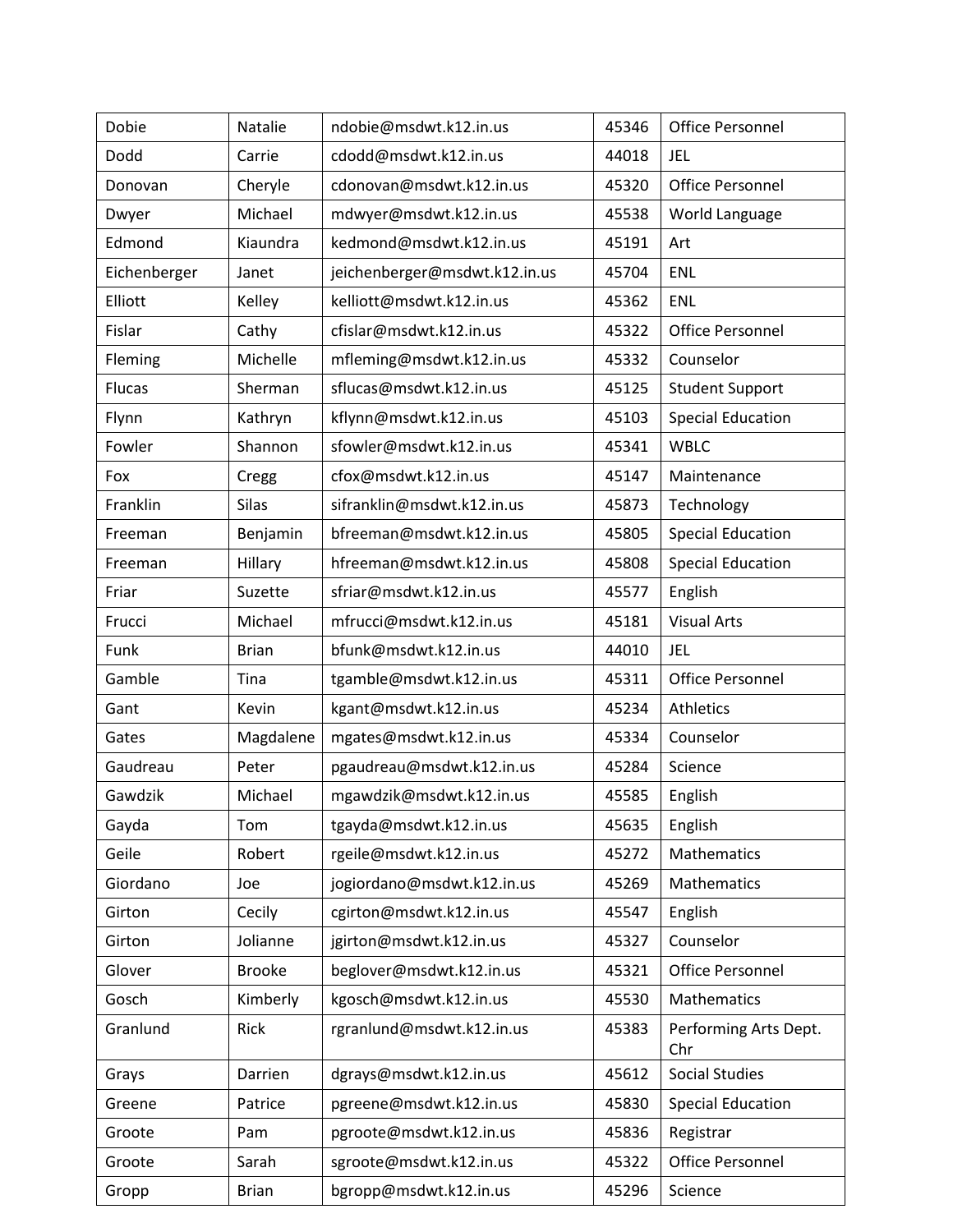| Grumbles     | Kassidy         | kagrumbles@msdwt.k12.in.us         | 45286 | Science                  |
|--------------|-----------------|------------------------------------|-------|--------------------------|
| Haber        | Scott           | shaber@msdwt.k12.in.us             | 45516 | World Language           |
| Hairston     | Cynthia         | chairston@msdwt.k12.in.us          | 45137 | Science                  |
| Halterman    | Christina       | chalterman@msdwt.k12.in.us         | 45642 | English                  |
| Hammond      | Mary Anne       | mhammond@msdwt.k12.in.us           | 45618 | <b>Social Studies</b>    |
| Hanson       | Paul            | phanson@msdwt.k12.in.us            | 45317 | <b>Special Education</b> |
| Hartnett     | Danielle        | dhartnett@msdwt.k12.in.us          | 45627 | English                  |
| Haste        | Mark            | mhaste@msdwt.k12.in.us             | 45812 | Health & PE              |
| Haworth      | <b>Brittany</b> | bhaworth@msdwt.k12.in.us           | 45526 | World Language           |
| Heeren       | Weston          | wheeren@msdwt.k12.in.us            | 45279 | Science                  |
| Hendrickson  | Jason           | jhendrickson@msdwt.k12.in.us       | 44605 | <b>BUSED</b>             |
| Hernandez    | Juana           | jhernandezferreras@msdwt.k12.in.us | 45339 | Office Personnel         |
| Hernandez    | Francisco       | fhernandez@msdwt.k12.in.us         | 45147 | Maintenance              |
| Heyde        | Wendy           | wheyde@msdwt.k12.in.us             | 45135 | <b>Special Education</b> |
| Hill         | Timothy         | thill@msdwt.k12.in.us              | 45688 | Science                  |
| Hinds        | Kristen         | khinds@msdwt.k12.in.us             | 45875 | Technology               |
| Hodes        | Leo             | lhodes@msdwt.k12.in.us             | 45673 | Mathematics              |
| Hodson       | Andy            | ahodson@msdwt.k12.in.us            | 45597 | IB/AP                    |
| Hollinberger | Emily           | ehollinberger@cumminsbhs.org       | 45276 | Cummins B.H.             |
| Hoopingarner | Heidi           | hhoopingarner@msdwt.k12.in.us      | 45513 | <b>ENL</b>               |
| Hoover       | Jenny           | jhoover@msdwt.k12.in.us            | 45342 | Treasurer                |
| Howard       | Michael         | mhoward@msdwt.k12.in.us            | 45389 | Performing Arts          |
| Hruskocy     | Ed              | ehruskocy@msdwt.k12.in.us          | 45115 | <b>Social Studies</b>    |
| Hughes       | Vicki           | vhughes@msdwt.k12.in.us            | 45356 | <b>Office Personnel</b>  |
| Hunt         | Julie           | jhunt@msdwt.k12.in.us              | 45616 | <b>Special Education</b> |
| Hunt         | Willard         | whunt@msdwt.k12.in.us              | 45677 | Mathematics              |
| Jackson      | Jason           | jejackson@msdwt.k12.in.us          | 45282 | Science                  |
| Jackson      | Sherry          | skjackson@msdwt.k12.in.us          | 45707 | Science                  |
| Jacobowitz   | Adam            | ajacobowitz@msdwt.k12.in.us        | 45647 | Counselor                |
| Jewell       | Nicole          | njewell@msdwt.k12.in.us            | 45316 | <b>Student Support</b>   |
| Jobe-Scott   | Tara            | tjobescott@msdwt.k12.in.us         | 45610 | <b>Social Studies</b>    |
| Johnson      | Alicia          | ajohnson@msdwt.k12.in.us           | 45625 | English                  |
| Johnson      | Ja'nette        | jjohnson@msdwt.k12.in.us           | 45124 | <b>Student Program</b>   |
| Johnson      | Maggie          | mjohnson@msdwt.k12.in.us           | 45333 | Office Personnel         |
| Jones        | Ashlyn          | ajones@msdwt.k12.in.us             | 45366 | Mathematics              |
| Jones        | <b>Bradley</b>  | bjones@msdwt.k12.in.us             | 46009 | True North English       |
| Kabrich      | Leanne          | lkabrich@msdwt.k12.in.us           | 45820 | Mathematics              |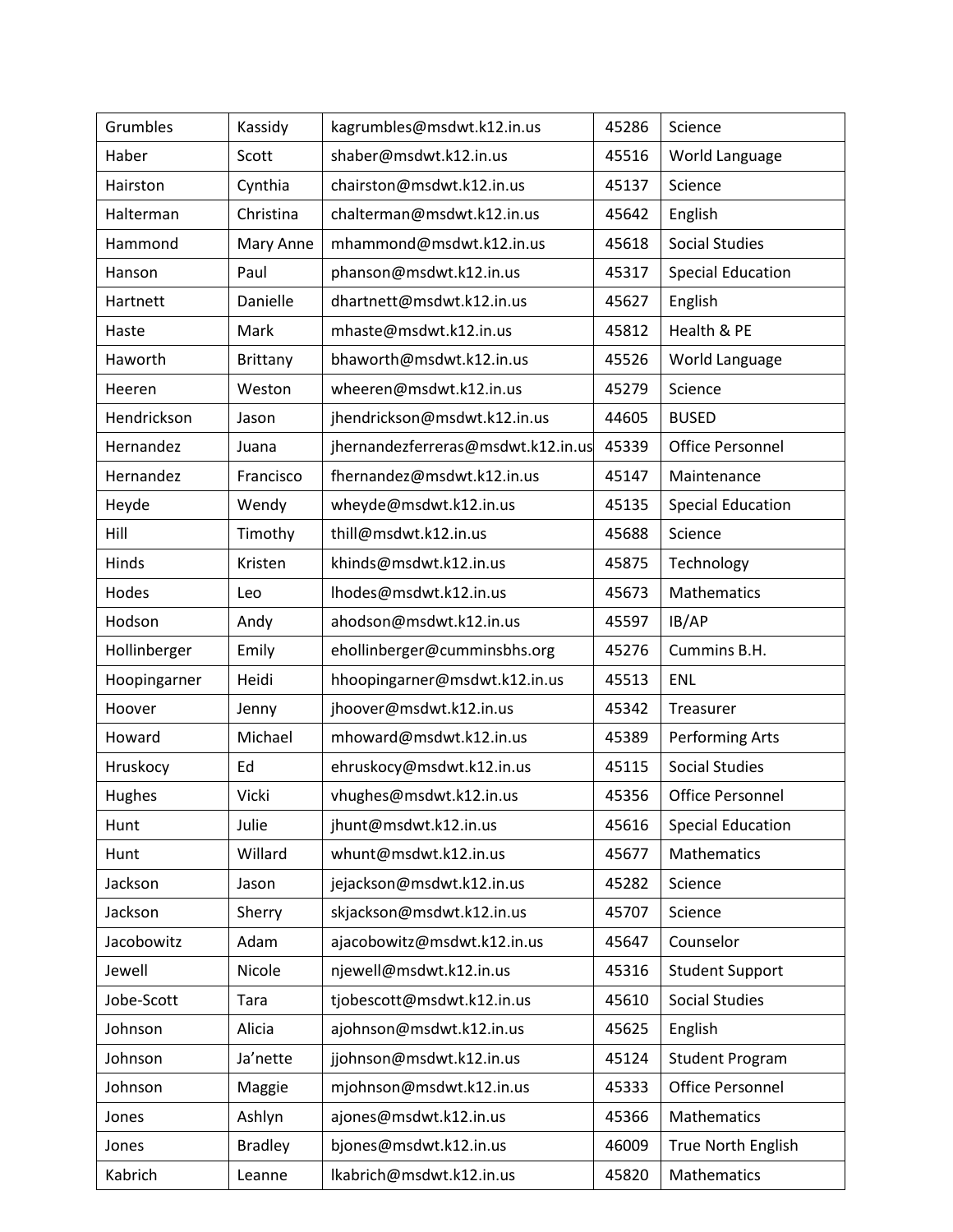| Karwowski   | Connor         | ckarwowski@msdwt.k12.in.us  | 45825 | Health & PE              |
|-------------|----------------|-----------------------------|-------|--------------------------|
| Kehoe       | Joanne         | jkehoe@msdwt.k12.in.us      | 45330 | Office Personnel         |
| Kehret      | Erin           | ekehret@msdwt.k12.in.us     | 45365 | Mathematics              |
| Kelty       | Martin         | mkelty@msdwt.k12.in.us      | 45295 | Science                  |
| Kern        | Barbi          | bkern@msdwt.k12.in.us       | 45266 | Health & PE              |
| Kirch       | Vera           | vkirch@msdwt.k12.in.us      | 45325 | Cafeteria                |
| <b>King</b> | <b>Barbara</b> | bking@msdwt.k12.in.us       | 45121 | Office Personnel         |
| <b>King</b> | Joe            | jking@msdwt.k12.in.us       | 45795 | Performing Arts          |
| Kotyuk      | Leslie         | lkotyuk@msdwt.k12.in.us     | 44604 | <b>BUSED</b>             |
| Krause      | Angie          | akrause@msdwt.k12.in.us     | 45390 | Cafeteria                |
| Kreinhagen  | Kevin          | kkreinhagen@msdwt.k12.in.us | 44603 | <b>BUSED</b>             |
| Lang        | James          | jlang@msdwt.k12.in.us       | 45628 | World Language           |
| Lantz       | Alexander      | alantz@msdwt.k12.in.us      | 45685 | Science                  |
| Ledbetter   | Rachael        | rledbetter@msdwt.1k2.in.us  | 45693 | Science                  |
| Lee         | Craig          | clee@msdwt.k12.in.us        | 45598 | <b>Social Studies</b>    |
| Lentz       | Elliott        | elentz@msdwt.k12.in.us      | 45212 | <b>Performing Arts</b>   |
| Lesnick     | Mary Lynn      | mlesnick@msdwt.k12.in.us    | 45306 | Bookstore                |
| Levin       | Jeremiah       | jlevin@msdwt.k12.in.us      | 45680 | Mathematics              |
| Lindell     | Jenny          | jlindell@msdwt.k12.in.us    | 45201 | <b>Visual Arts</b>       |
| Lineweaver  | Gregory        | glineweaver@msdwt.k12.in.us | 45367 | English Dept. Chair      |
| Lizer       | Erin           | elizer@msdwt.k12.in.us      | 45630 | World Language           |
| Lockhart    | Leland         | llockhart@msdwt.k12.in.us   | 45289 | Mathematics              |
| Mail        | Laura          | Imail@msdwt.k12.in.us       | 45622 | English                  |
| Marshall    | Matt           | mmarshall@msdwt.k12.in.us   | 45314 | Counselor                |
| Martin      | Melissa        | mbmartin@msdwt.k12.in.us    | 45626 | English                  |
| Mason       | Jeffrey        | jmason@msdwt.k12.in.us      | 45204 | <b>Special Education</b> |
| Massie      | Vickie         | vmassie@msdwt.k12.in.us     | 44061 | <b>BUSED</b>             |
| Matheis     | Erica          | ematheis@msdwt.k12.in.us    | 45679 | Mathematics              |
| Mather      | Allegra        | amather@msdwt.k12.in.us     | 45553 | English                  |
| Mathew      | Reagen         | rmathew@msdwt.k12.in.us     | 45326 | Counselor                |
| May         | Elizabeth      | edmay@msdwt.k12.in.us       | 45104 | <b>Special Education</b> |
| McClarnon   | Meredith       | mmcclarnon@msdwt.k12.in.us  | 45351 | Special Edu. Dept. Chair |
| McCray      | Stevanni       | smccray@msdwt.k12.in.us     | 45274 | Mathematics              |
| McElroy     | Jared          | jmcelroy@msdwt.k12.in.us    | 45363 | Performing Arts          |
| McHenry     | Brandon        | bmchenry@msdwt.k12.in.us    | 44091 | <b>BUSED</b>             |
| McIntyre    | Philip         | pmcintyre@msdwt.k12.in.us   | 45268 | Health & PE              |
| McQuistion  | Lisa           | Imcquistion@msdwt.k12.in.us | 45000 | Office Personnel         |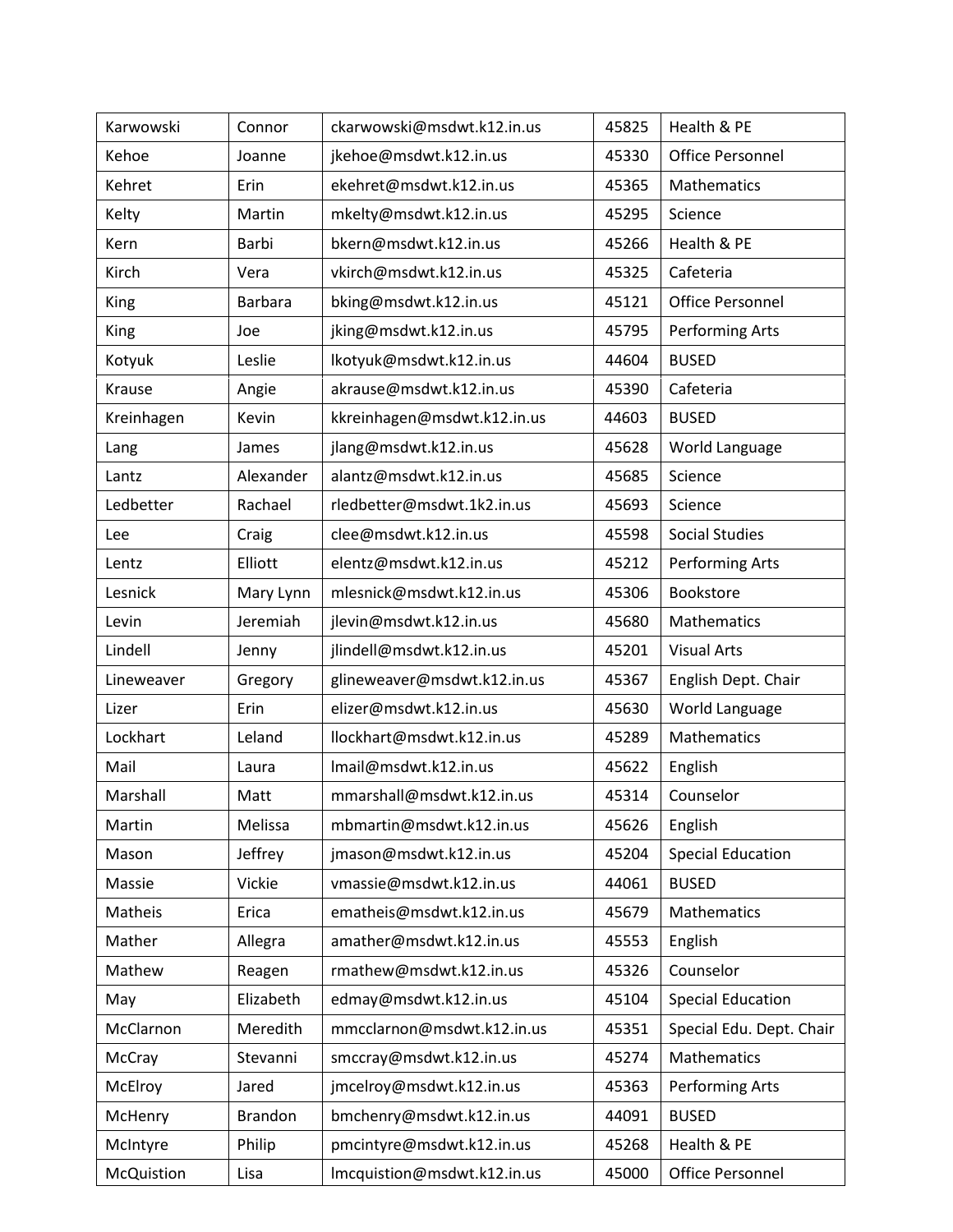| McQuiston      | Lynda          | Imcquiston@msdwt.k12.in.us    | 45639 | English                        |
|----------------|----------------|-------------------------------|-------|--------------------------------|
| Meek           | Michael        | mmeek@msdwt.k12.in.us         | 44070 | <b>Mathematics</b>             |
| Mehlon         | Joseph         | jmehlon@msdwt.k12.in.us       | 45652 | Mathematics                    |
| Meinert        | Kristi         | kmeinert@msdwt.k12.in.us      | 45312 | Counselor                      |
| Mills          | Bryan          | bmills@msdwt.k12.in.us        | 45810 | Health & PE                    |
| Mitchell       | <b>Brandon</b> | brmitchell@msdwt.k12.in.us    | 45549 | English                        |
| Mobley         | Robert         | rmobley@msdwt.k12.in.us       | 45609 | <b>Social Studies</b>          |
| Mocek          | Melissa        | mmocek@msdwt.k12.in.us        | 45105 | <b>Special Education</b>       |
| Moore DeFazio  | Santiago       | smooredefazio@msdwt.k12.in.us | 45189 | World Language                 |
| Morris         | Larissa        | Imorris@msdwt.k12.in.us       | 45578 | English                        |
| Muchler        | Daniel         | dmuchler@msdwt.k12.in.us      | 45399 | <b>Special Education</b>       |
| Murphy         | Marjorie       | mmurphy@msdwt.k12.in.us       | 45584 | English                        |
| Nae            | Elena          | enae@msdwt.k12.in.us          | 77288 | <b>Hispanic Family Liaison</b> |
| <b>Neikirk</b> | Emma           | eneikirk@msdwt.k12.in.us      | 45596 | <b>Social Studies</b>          |
| Newsome        | Victor         | vnewsome@msdwt.k12.in.us      | 45331 | Counselor                      |
| Noble          | Andy           | anoble@msdwt.k12.in.us        | 45801 | <b>Special Education</b>       |
| Norwood        | Lisa           | Inorwood@msdwt.k12.in.us      | 45514 | Deaf & Hard of Hearing         |
| O'Shea         | Kevin          | koshea@msdwt.k12.in.us        | 45360 | Athletics                      |
| Oldham         | Sharon         | soldham@msdwt.k12.in.us       | 46005 | English                        |
| Peresie        | Chelsea        | cmperesie@msdwt.k12.in.us     | 45582 | English                        |
| Pierce         | Lawrence       | lpierce@msdwt.k12.in.us       | 46202 | <b>True North Counselor</b>    |
| Plane          | James          | jplane@msdwt.k12.in.us        | 45109 | <b>Special Education</b>       |
| Powell         | Elisa          | empowell@msdwt.k12.in.us      | 45206 | <b>Special Education</b>       |
| Ramey          | DeeAnn         | dramey@msdwt.k12.in.us        | 45816 | Health & PE                    |
| Raunick        | Michael        | mraunick@msdwt.k12.in.us      | 45793 | Performing Arts                |
| Reeves         | Sara           | sreeves@msdwt.k12.in.us       | 45671 | Math Coach                     |
| Rhodes         | Christina      | crhodes@msdwt.k12.in.us       | 45329 | Counselor                      |
| Riggers        | Michelle       | mriggers@msdwt.k12.in.us      | 45842 | <b>Special Education</b>       |
| Riley          | Matthew        | mriley@msdwt.k12.in.us        | 45270 | Mathematics                    |
| Robertson      | David          | drobertson@msdwt.k12.in.us    | 45677 | Mathematics                    |
| Rogers         | Kelle          | kerogers@cumminsbhs.org       | 45257 | Cummins B.H.                   |
| Roggenkamp     | Michelle       | mroggenkamp@msdwt.k12.in.us   | 46009 | Mathematics                    |
| Rosene-Rigdon  | Marcia         | mrigdon@msdwt.k12.in.us       | 45796 | English                        |
| Ruiz           | Angel          | aruiz@msdwt.k12.in.us         | 45576 | English                        |
| Ryfa           | Andrew         | aryfa@msdwt.k12.in.us         | 45649 | English                        |
| Salazar        | Lisa           | lsalazar@msdwt.k12.in.us      | 45345 | <b>College Office</b>          |
| Sanford        | Carla          | csanford@msdwt.k12.in.us      | 45117 | English                        |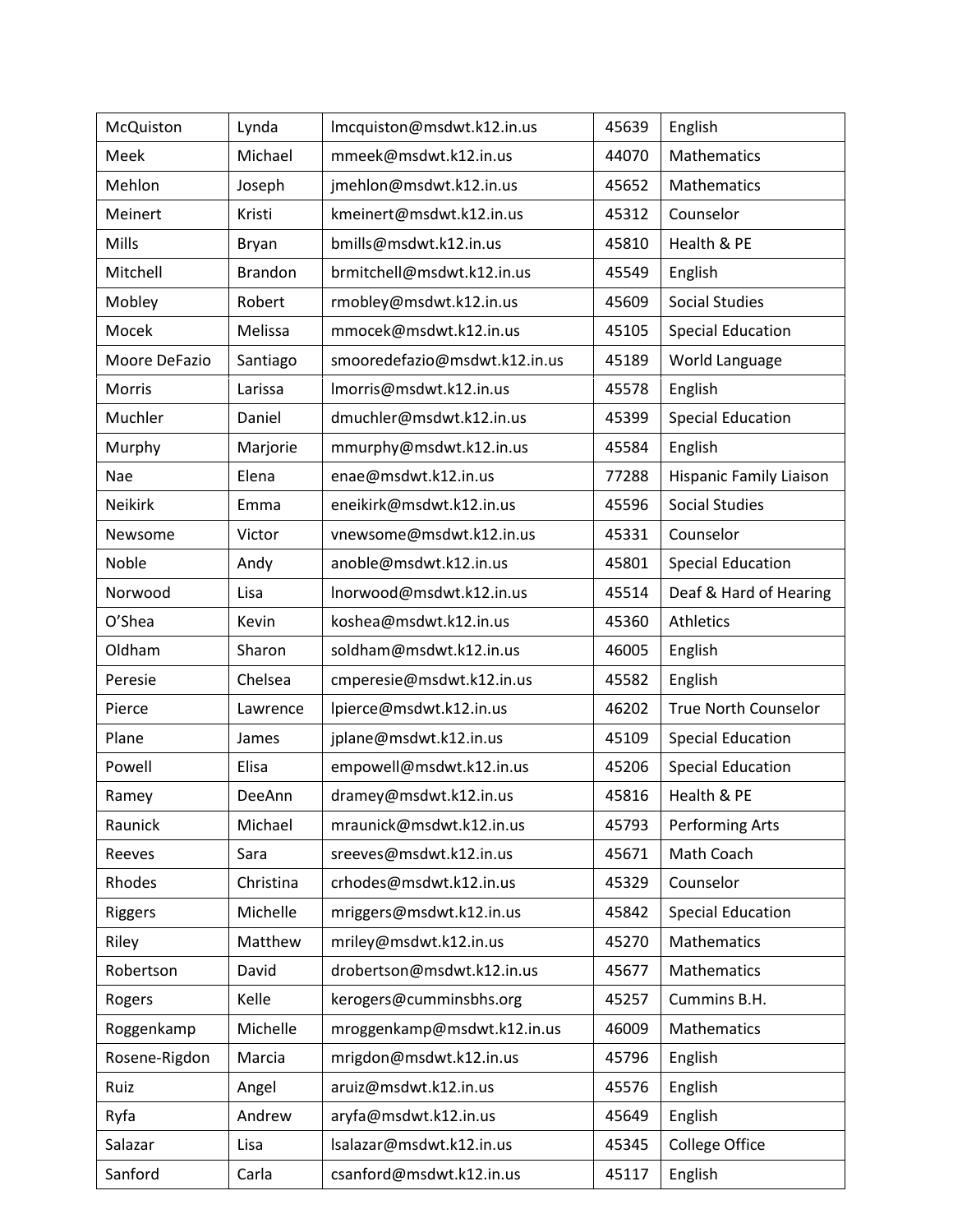| Satchivi      | Marie     | msatchivi@msdwt.k12.in.us    | 45527 | World Language           |
|---------------|-----------|------------------------------|-------|--------------------------|
| Scanlan       | Ryan      | rscanlan@msdwt.k12.in.us     | 45619 | English                  |
| Schleich      | Victor    | vschleich@msdwt.k12.in.us    | 45614 | <b>Social Studies</b>    |
| Schopp        | Lynn      | lschopp@msdwt.k12.in.us      | 45703 | Science Dept. Chair      |
| Schroeder     | Elizabeth | eschroeder@msdwt.k12.in.us   | 45623 | English                  |
| Scott         | Caroline  | cscott@msdwt.k12.in.us       | 45349 | English                  |
| Shackelford   | Tim       | tshackelford@msdwt.k12.in.us | 45298 | Science                  |
| Shannon       | Julianne  | jshannon@msdwt.k12.in.us     | 45200 | Social Work              |
| Shelby        | Aaron     | ashelby@msdwt.k12.in.us      | 45348 | Counselor                |
| Silver-Lee    | Sara      | ssilverlee@msdwt.k12.in.us   | 45539 | World Language           |
| Silverman     | Louis     | lsilverman@msdwt.k12.in.us   | 45617 | <b>Social Studies</b>    |
| Sintim        | Esther    | esintim@msdwt.k12.in.us      | 45102 | <b>Special Education</b> |
| Sisson        | Jocelyn   | jsisson@msdwt.k12.in.us      | 45624 | English                  |
| <b>Skaggs</b> | Matthew   | mskaggs@msdwt.k12.in.us      | 45683 | Science                  |
| Slater        | Andrew    | aslater@msdwt.k12.in.us      | 45283 | Science                  |
| Smith         | Theresa   | tvsmith@msdwt.k12.in.us      | 45105 | <b>Special Education</b> |
| Sprague       | Eric      | esprague@msdwt.k12.in.us     | 45656 | Mathematics              |
| Stigler       | Robert    | rstigler@msdwt.k12.in.us     | 45629 | 45629                    |
| Stroke        | Laurie    | lstroke@msdwt.k12.in.us      | 45374 | <b>College Office</b>    |
| Strom         | Jason     | jstrom@msdwt.k12.in.us       | 45299 | Science                  |
| Stroop        | Rebekah   | rstroop@msdwt.k12.in.us      | 45587 | English                  |
| Sumpter       | Whitney   | wsumpter@msdwt.k12.in.us     | 45518 | World Language           |
| <b>Surfus</b> | Joshua    | jsurfus@msdwt.k12.in.us      | 45355 | <b>ENL Mathematics</b>   |
| Sweitzer      | Hong      | hsweitzer@msdwt.k12.in.us    | 45535 | World Language           |
| Tallman       | James     | jtallman@msdwt.k12.in.us     | 45601 | <b>Social Studies</b>    |
| Taylor        | Mackenzie | mtaylor@msdwt.k12.in.us      | 45552 | English                  |
| Thompson      | Melissa   | mthompson@msdwt.k12.in.us    | 45594 | <b>Social Studies</b>    |
| Thopy         | Tammy     | tthopy@msdwt.k12.in.us       | 45346 | Registrar                |
| Thrasher-Reid | Jill      | jreid@msdwt.k12.in.us        | 45521 | World Language           |
| Toumey        | Anneliese | atoumy@msdwt.k12.in.us       | 45611 | <b>Social Studies</b>    |
| Toussant      | Lee       | ltoussant@msdwt.k12.in.us    | 45864 | Library                  |
| Townsend      | Kelly     | ktownsend@msdwt.k12.in.us    | 45575 | English                  |
| Tschudy       | Jacquelyn | jtschudy@msdwt.k12.in.us     | 45691 | Science                  |
| Tsu           | Hwa       | htsu@msdwt.k12.in.us         | 45561 | Science                  |
| Urquizo       | Rolando   | rurquizo@msdwt.k12.in.us     | 45542 | Spanish                  |
| Vermilion     | Chris     | cvermilion@msdwt.k12.in.us   | 45593 | <b>Social Studies</b>    |
| Vermilion     | Traci     | tvermilion@msdwt.k12.in.us   | 45371 | <b>ENL</b>               |